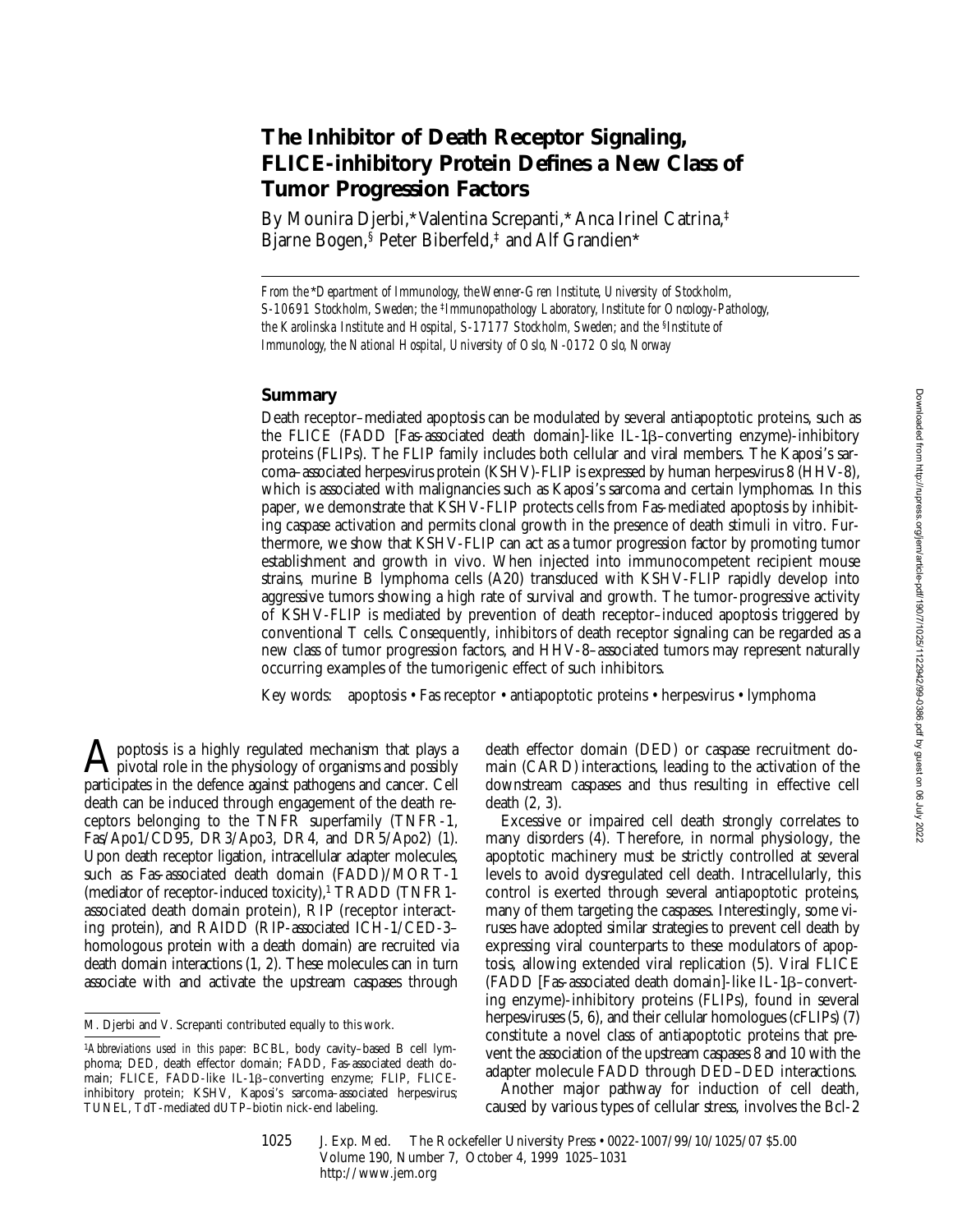family (8). The antiapoptotic protein Bcl-2 was originally discovered as an oncogenic protein in a follicular B cell lymphoma (9). The dual role of Bcl-2 as both an inhibitor of cell death and an oncogenic protein could perhaps apply to other regulators of apoptosis, for instance the proteins counteracting death receptor signaling. We therefore decided to test the hypothesis that proteins that interfere with death receptor–mediated apoptosis can be involved in tumor development. We chose to study the human herpesvirus 8 (HHV-8) gene FLIP, also referred to as Kaposi's sarcoma– associated herpesvirus FLIP (*KSHV-FLIP*), *K13l*, or *ORF71* for the following reasons. First, KSHV-FLIP is postulated to elicit antiapoptotic activities (6). Second, HHV-8 has been implicated in Kaposi's sarcoma pathogenesis as well as primary effusion lymphoma or body cavity–based B cell lymphoma (BCBL) and multicentric Castleman's syndrome in HIV-infected patients (10). Hence, we sought to determine the possible involvement of KSHV-FLIP in tumor establishment and growth.

#### **Materials and Methods**

*Cell Lines and Mice.* Mouse B and T lymphoma cell lines A20 and L5178Y (mock and FasL transfectant) and the human retroviral packaging cell line phoenix-ampho (available at http://www.uib. no/mbi/nolan/NL-phoenix.html) were grown as described (11, 12). A20 is derived from a spontaneous reticulum cell neoplasm found in an old BALB/c mouse (11). Sex- and age-matched (4–6 wk old) inbred BALB/c, (BALB/c  $\times$  C57BL/6) F<sub>1</sub>, C57BL/6, and C.B-17SCID mice were obtained from Charles River Labs. Mice were maintained in the animal facility at the University of Stockholm.

*Expression Vectors, Cell Transduction, and Cloning.* KSHV-FLIP was amplified by PCR from the BCBL-1 cell line, established from a BCBL (13) using the oligonucleotides K13EcoU 5'-ACTGGA-ATTCATGGCCACTTACGAGGTTCTCTG-3' and K13BamL 5'-CATGGGATCCCTATGGTGTATGGCGATAGTGTTG-3'. The fragment was inserted into the EcoRI and BamHI sites of the retroviral expression vector pLXSN (14) and then used to transiently transfect the phoenix-ampho packaging cell line. Supernatants containing recombinant viral particles were used for retroviral transduction of A20 cells. Stable G418-resistant clones were obtained by limiting dilution. Mock and KSHV-FLIP–expressing clones were identified by RT-PCR, and the presence of helper virus was excluded by PCR amplification of viral *env* using the primers 5'-ACCTGGAGAGTCACCAACC-3' and 5'-TACTT-TGGAGAGGTCGTAGC-3'.

*Apoptosis and Limiting Dilution Assays.* Sensitivity of mock and KSHV-FLIP clones to Fas-mediated apoptosis was assessed by treating 106 cells with 40 ng/ml of the anti–mouse Fas mAb Jo2 (PharMingen) for 24 h at  $37^{\circ}$ C. Alternatively, the human retroviral packaging cell line phoenix-ampho was transfected with the FasL-hCD8 $\alpha$ /pSG5 vector encoding the soluble mouse FasL, and  $5 \times 10^5$  A20 cells were cultured with 1:16 diluted soluble FasL supernatant or 1:2 diluted supernatant from nontransfected  $\phi$ A cells in a total volume of 1 ml for 24 h at 37 $\degree$ C. Apoptosis was also induced with membrane-bound FasL by mixing mockor mouse FasL-transfected L5178Y cells with  $2 \times 10^5$  A20 cells at an E/T ratio of 1:4 for 24 h at  $37^{\circ}$ C. Cells were then stained with propidium iodide and annexin-V-fluos (Boehringer Mannheim) according to the manufacturer's instructions, and apoptosis

was monitored by flow cytometry analysis. The mock- and KSHV-FLIP–transduced A20 cell lines and clones were treated with 200 ng/ml of the Fas antibody in a limiting dilution assay for 12 d at  $37^{\circ}$ C, and the frequency of clonal growth was determined by visual inspection on day 12 and calculated as described (15).

*Flow Cytometry Analysis.* The expression of Fas on the mockand KSHV-FLIP–transduced A20 clones was evaluated by incubating 106 cells with 1:100 PE-conjugated hamster anti–mouse Fas (Jo2) or 1:100 of an isotype-matched control in the presence of 1:100 anti–mouse CD16/CD32 (Fc-block). Dead cells and debris were excluded from the analysis by gating in forward and side scatter.

*Determination of Caspase Activity.*  $6 \times 10^6$  cells of mock and KSHV-FLIP clones (c)11 and 17 were subjected to 40 ng/ml of the anti-mouse Fas mAb Jo2 for 20, 40, 60, or 120 min at  $37^{\circ}$ C. Cells were then washed twice in PBS and immediately frozen in liquid nitrogen and stored at  $-80^{\circ}$ C. DEVD- (caspase-3), IETD-(caspase-8), and LEHD-AMC (amino-methyl-coumarin; caspase-9) cleavage was measured using a protocol adopted from Nicholson et al. (16). DEVD- and IETD-AMC were obtained from the Peptide Institute, Inc., and LEHD-AMC was purchased from Enzyme Systems Products. Cell lysates (10<sup>6</sup>) and 50  $\mu$ M substrate were mixed in a reaction buffer (100 mM Hepes for DEVD-AMC and IETD-AMC or 100 mM 2-(*N*-morpholino)-ethanesulfonic acid for LEHD-AMC, 10% sucrose, 0.1% 3-[(3-cholamidopropyl) dimethylammonio] propane-1-sulphonic acid [CHAPS], 5 mM dithiothreitol, and  $10^{-6}$ % NP-40, pH 7.2 for DEVD- and IETD-AMC and pH 6.8 for LEHD-AMC) and dispensed in duplicate in a microtiter plate. The cleavage of the fluorogenic peptide substrates was monitored by AMC liberation in a Fluoroscan II plate reader (Labsystems) at an excitation wavelength of 380 nm and an emission wavelength of 460 nm. Fluorescence was measured every 70 s for 30 min. The fluorescence units were converted to picomoles of AMC using a standard curve obtained with free AMC, and the data was analyzed by linear regression.

*Injection of Mice.* Groups of four to eight BALB/c or (BALB/c  $\times$  C57BL/6) F<sub>1</sub> mice were injected subcutaneously in the interscapular region with 2.5  $\times$  10<sup>5</sup>, 10<sup>6</sup>, or 4  $\times$  10<sup>6</sup> mock- or KSHV-FLIP–transduced A20 cells. Three groups of four C57BL/6 mice were injected subcutaneously in the interscapular region with  $4 \times 10^6$  mock or KSHV-FLIP clones 11 and 17. Two groups of six C.B-17SCID mice were injected subcutaneously in the interscapular region with 106 mock- or KSHV-FLIP–transduced A20 cells (KSHV-FLIPc11). Tumor growth was monitored every second day for 110 d for BALB/c, (BALB/c  $\times$  C57BL/6) F<sub>1</sub>, and C57BL/6 and daily for 25 d for C.B-17SCID mice. Tumors were measured using a caliper, and the square root of each tumor area was calculated. Mice were killed with  $CO<sub>2</sub>$  when the tumors had reached the maximal allowed size of  $\sim$ 1 cm, as decided by the Stockholm Ethical Committee for Animal Experiments, or when the experiment was terminated. Tumor samples were obtained by surgical excision and frozen at  $-70^{\circ}$ C or fixed in a 4% solution of paraformaldehyde and then processed to paraffin blocks. All material was cut into  $6-\mu m$ -thick sections. The frozen material was mounted on Super Frost microscope slides (Menzel-Glaser), fixed in cold acetone for 10 min, and stored at  $-20^{\circ}$ C until use for immunostaining. Paraffin sections were mounted on glass slides and used for morphological evaluation after hematoxylin and eosin staining or after immunohistochemistry.

*Immunofluorescence and TdT-mediated dUTP–Biotin Nick-End Labeling Assays.* Frozen sections were immunostained for mouse antigens using rat primary antibodies specific for B cell (ID3, B220), cytotoxic T cell (Lyt 2), and macrophage markers (Mac 3), and an avidin–biotin complexes–peroxidase detection system was used ac-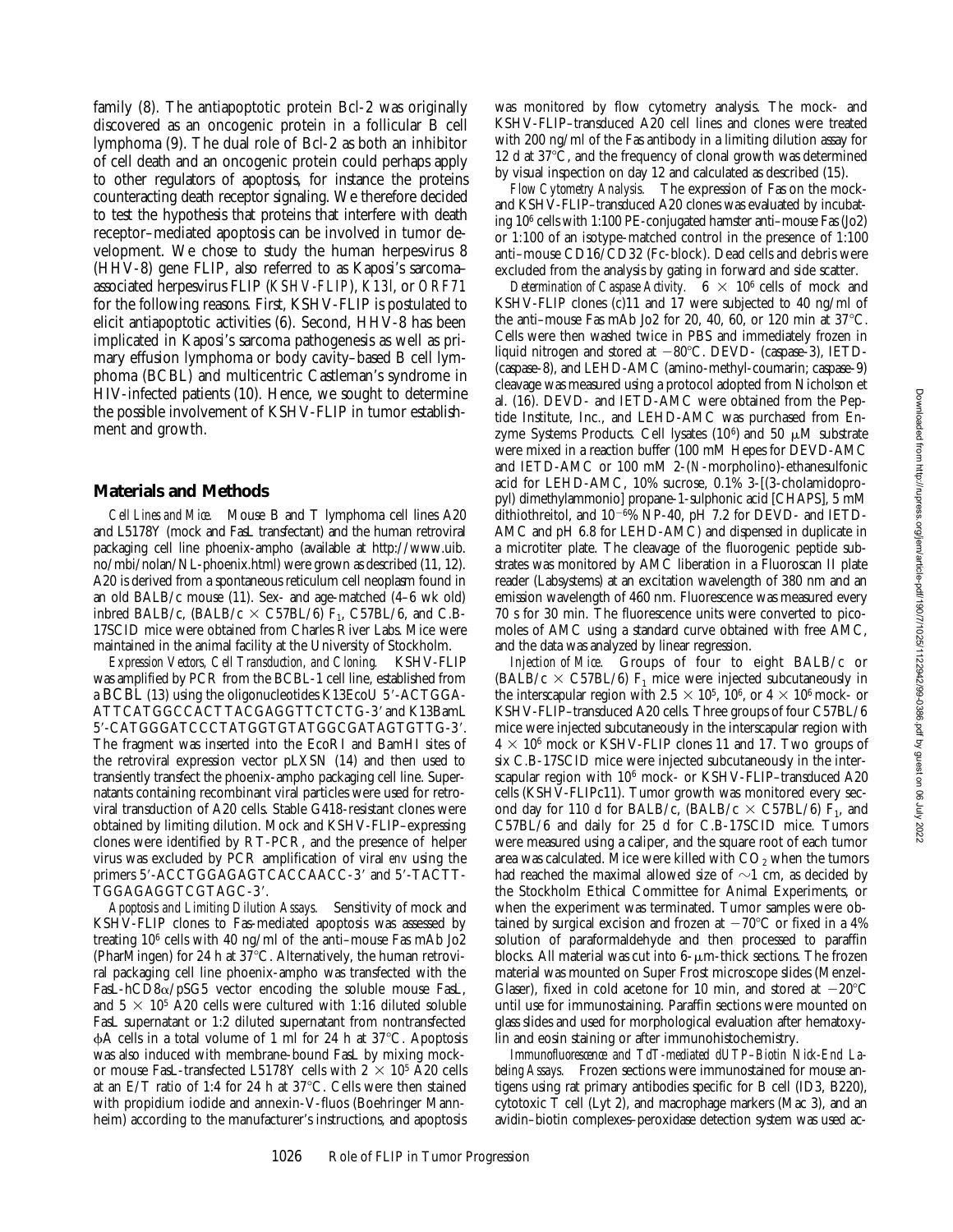

**Figure 1.** KSHV-FLIP protects against Fas-induced apoptosis in vitro. Sensitivity of mock and KSHV-FLIP clones to Fas-mediated apoptosis was assessed by treating cells with the anti–mouse Fas mAb Jo2, soluble (s)FasL<sup>+</sup> or sFasL<sup>-</sup> (mock sFasL)  $\phi$ A supernatant, or membrane-bound (m)FasL- or mock-transfected L5178Y cells (mock mFasL) (see Materials and Methods). After 24 h at 37°C, cells were stained with propidium iodide and annexin-V-fluos, and apoptosis was monitored by flow cytometry analysis.

cording to the manufacturer's specifications (Vector Labs., Inc.). Bound antibodies were developed with 1 mg/ml diaminobenzidine (Sigma Chemical Co.) followed by counterstaining the slides with Meyer hematoxylin, and they were evaluated by light microscope. The percentage of apoptosis in the tumor samples was determined by TdT-mediated dUTP–biotin nick-end labeling (TUNEL). The TUNEL reaction was carried out by using an in situ cell death detection kit (Boehringer Mannheim) according to the manufacturer's indications, followed by Meyer hematoxylin counterstaining.

#### **Results and Discussion**

To assess the antiapoptotic property of KSHV-FLIP in vitro*,* KSHV-FLIP was cloned into the retroviral expression vector pLXSN, followed by transduction of a Fas-sensitive subclone of the B lymphoma cell line A20. Two clones (KSHV-FLIPc11 and -c17) and a mock clone were chosen for further studies and tested for sensitivity to apoptosis induced by the agonistic anti-Fas mAb Jo2 or by soluble or membrane-bound Fas ligand. KSHV-FLIP conferred almost complete protection against Fas-mediated apoptosis, whereas the mock clone was as sensitive as the wild-type A20 cell line (Fig. 1). The expression level of the Fas receptor (Fig. 2) and the proliferation rate (data not shown) were similar between sensitive and resistant clones, indicating that the difference in Fas sensitivity is not due to differential expression of Fas and that KSHV-FLIP confers no growth advantage to the cells in vitro. Limiting dilution analysis showed that KSHV-FLIP–positive cells were able to form clones in the presence of anti-Fas mAb at a frequency between 1/11 and 1/37, whereas the corresponding frequencies for the mock-transduced cells were between 1/5,000 and 1/27,000 (Table I). Previous reports have established that the FLIP proteins prevent death receptor–mediated apoptosis by impeding the activity of the upstream caspases 8 and 10 (6, 7), resulting in a disruption of the signal through the caspase cascade and, consequently, a suppression of the activity of the downstream caspases. The mechanism of action of KSHV-FLIP in the KSHV-FLIP clones 11 and 17 was therefore investigated by monitoring IETD-like activity (caspase-8), LEHD-like activity (caspase-9), and DEVD-like activity (caspase-3) in vitro in a continuous fluorometric assay. The mock and KSHV-FLIP clones 11 and 17 were challenged with 40 ng/ml of the mouse anti–Fas mAb Jo2 and collected at different time points for measurement of AMC release (Fig. 3). The activity of caspase-8 was almost completely blocked in the presence of KSHV-FLIP (Fig. 3 A). Similar results were obtained measuring caspase-9– and caspase-3–like activities (Fig. 3, B and C). Some caspase-3–like activity was, however, observed in the KSHV-FLIP clones but was significantly lower and delayed in time (Fig. 3 C). We have thus shown that KSHV-FLIP can act as an antiapoptotic protein in vitro by interfering with caspase activity, as anticipated from previous reports on other members of the FLIP family (6, 7). Furthermore, KSHV-FLIP allowed clonal cell growth in the continuous presence of death stimuli. As KSHV-FLIP presumably inhibits apoptosis through interaction with death effector domain–containing proteins, it is likely that it can interfere with death signals from other death receptors as well.

We wanted to test the role of KSHV-FLIP in tumor progression in vivo. Therefore, the mock and KSHV-FLIP A20 clones 11 and 17 were injected subcutaneously into two recipient mouse strains, BALB/c (syngeneic) and  $(BALB/c \times C57BL/6)$  F<sub>1</sub> (semiallogeneic), and tumor growth was monitored for 110 d. The semiallogeneic system was chosen to assess whether expression of KSHV-



1027 Djerbi et al.

**Figure 2.** The expression level of the Fas receptor is similar between the mock- and KSHV-FLIP– transduced A20 clones. Flow cytometry analysis was carried out as described in Materials and Methods using a Fas-specific antibody (thick line) and an isotype-matched control (thin line).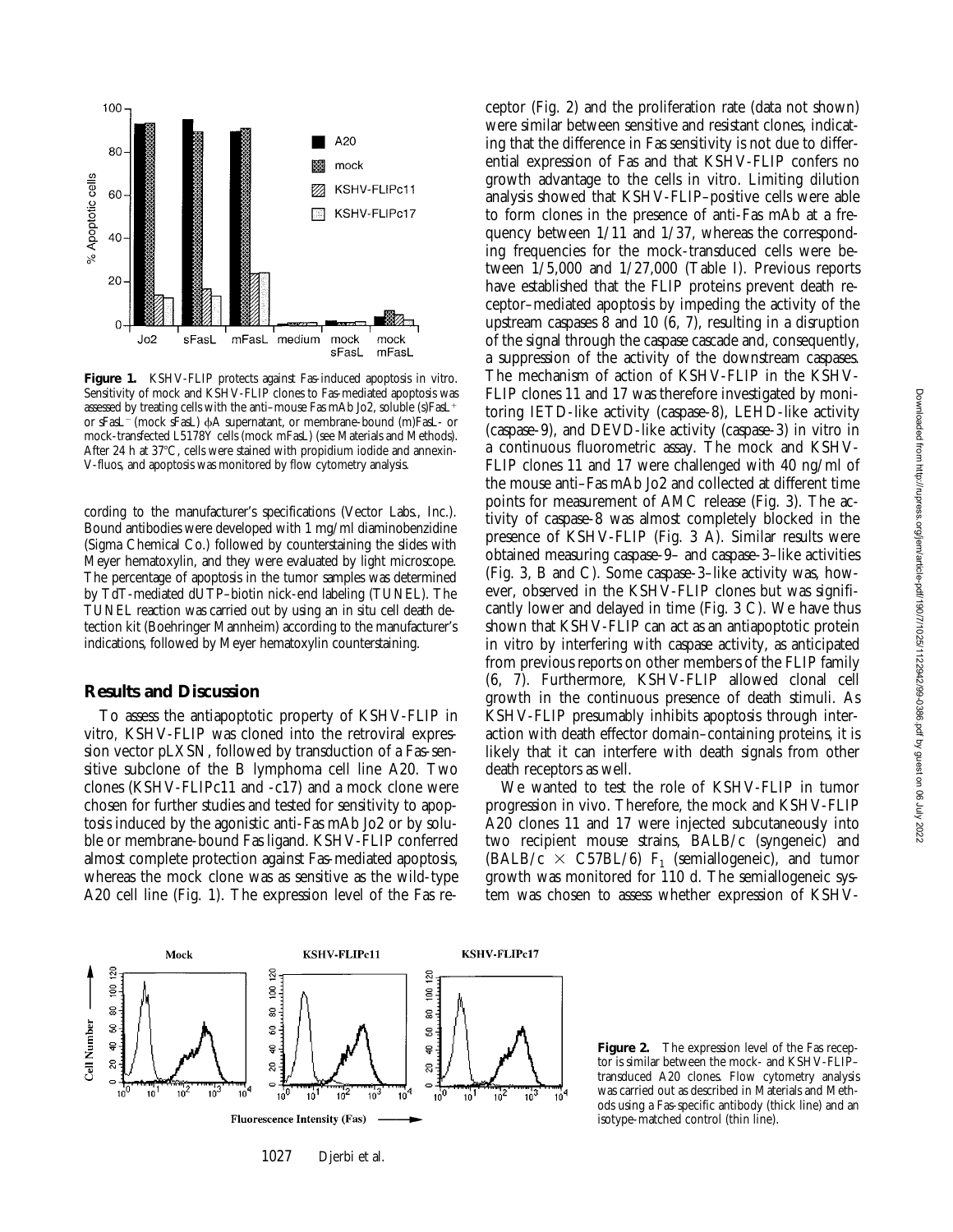**Table I.** *Results from Limiting Dilution Assays*

| Cell line                 | Frequency of clonable cells in the<br>presence of mAb anti-Fas (Jo2) |  |  |
|---------------------------|----------------------------------------------------------------------|--|--|
| A20 pLXSN (mock)          | 1/27,000                                                             |  |  |
| A <sub>20</sub> KSHV-FLIP | 1/37                                                                 |  |  |
| A20 clone 1 (mock)        | 1/5,000                                                              |  |  |
| A20 KSHV-FLIP clone 11    | 1/11                                                                 |  |  |
| A20 KSHV-FLIP clone 17    | 1/29                                                                 |  |  |
|                           |                                                                      |  |  |

KSHV-FLIP allows clonal growth in the continuous presence of death stimuli. All A20 cell clones and the mock- and KSHV-FLIP–transduced cell lines were treated with 200 ng/ml of Fas antibody in a limiting dilution assay for 12 d at 37°C, and the frequency of clonal growth was determined by visual inspection on day 12 and calculated as described (15).

FLIP would be involved in the so-called hybrid resistance to parental tumors, possibly comprising NK cells (17). The results are shown in Table II and summarized in Fig. 4. The frequency of tumor appearance in BALB/c recipient mice was dramatically higher for KSHV-FLIP– than for mock-transduced cells (90 and 89% for c17 and c11 versus 32% for mock; Fig. 4 A). A similar pattern was seen in the semiallogeneic mice (88 and 65% for c17 and c11 versus 17% for mock; Fig. 4 B). In addition, tumor appearance was delayed in mice injected with mock-transduced cells compared with mice injected with KSHV-FLIP–transduced clones. This holds true both in the syngeneic and semiallogeneic systems (Fig. 4, A and B). Compared with the mock tumors, the KSHV-FLIP tumors reached the maximally allowed size of 1 cm with a higher frequency in both recipient strains (67 and 50% for c11 and c17 versus 11% for mock in BALB/c; 81 and 60% for c17 and c11 versus 11% for mock in [BALB/c  $\times$  C57BL/6] F<sub>1</sub>). Furthermore, the KSHV-FLIP tumors grew faster:  $\sim$ 45 d after

injection, most KSHV-FLIP tumors had progressed to a size of 1 cm and mice had to be killed. In contrast, the few progressive mock tumors attained a similar size first after 70–90 d after injection, as shown in Fig. 4, C and D. These data strongly suggest that KSHV-FLIP promotes tumor establishment and progression in vivo and significantly increases uncontrolled growth of the tumor. The tumor-promoting property of KSHV-FLIP was, however, not sufficient to allow tumor establishment upon injection of 4  $\times$ 106 cells in a completely allogeneic tumor–host system.

In contrast to the tumor cells transduced with KSHV-FLIP, most mock cells were rejected shortly after appearance in both mice strains. This prompted us to determine the nature of the immune response that is triggered and accounts for the elimination of the A20 tumor cells, against which KSHV-FLIP confers protection. Tumor samples were therefore stained for cell markers of B and T cells and macrophages. Histologically, the tumors appeared to be homogeneous growing tumors of large, undifferentiated lymphoid cells staining positively for B cell markers, confirming their origin as A20 cells. 5–30% of the cells within the tumors showed typical markers for macrophages. In tumors resulting from injection of KSHV-FLIP–transduced cells,  $<$  5% CTLs were observed, whereas the CTL infiltration in the mock tumors was more evident (5–30%). The percentage of apoptotic cells by TUNEL was higher in mock-transduced (2%) than in KSHV-FLIP tumors (0.5%) (data not shown). To investigate the role of conventional T cells and NK-like cells in tumor clearance, KSHV-FLIPc11 and mock were injected into BALB/c congenic C.B-17SCID mice lacking both the B and T cell compartments due to a recombination deficiency. KSHV-FLIP– as well as mock-transduced cells developed tumors with similar kinetics and size in all mice injected (Fig. 5, A and B). As B cells are normally not involved in the rejection of solid tumors (18), we conclude that conventional T cells, rather than NK-like cells, are necessary for the rejection of A20



Figure 3. KSHV-FLIP inhibits caspase-3-, caspase-8-, and caspase-9-like activities in Fas-triggered A20 cells. Mock  $\Box$ ) and KSHV-FLIPc11 ( $\bullet$ ) and -c17 (m) were treated with the anti–mouse Fas mAb Jo2 and cleavage of the peptide substrates IETD-, LEHD-, and DEVD-AMC was measured using a fluorogenic assay according to the procedure described in Materials and Methods. Time course of (A) IETD-AMC–like (caspase-8), (B) LEHD-AMC–like (caspase-9), and (C) DEVD-AMC–like (caspase-3) processing in Fas-stimulated mock- and KSHV-FLIP– transduced A20 cells is shown. Means and SE of duplicate samples have been calculated.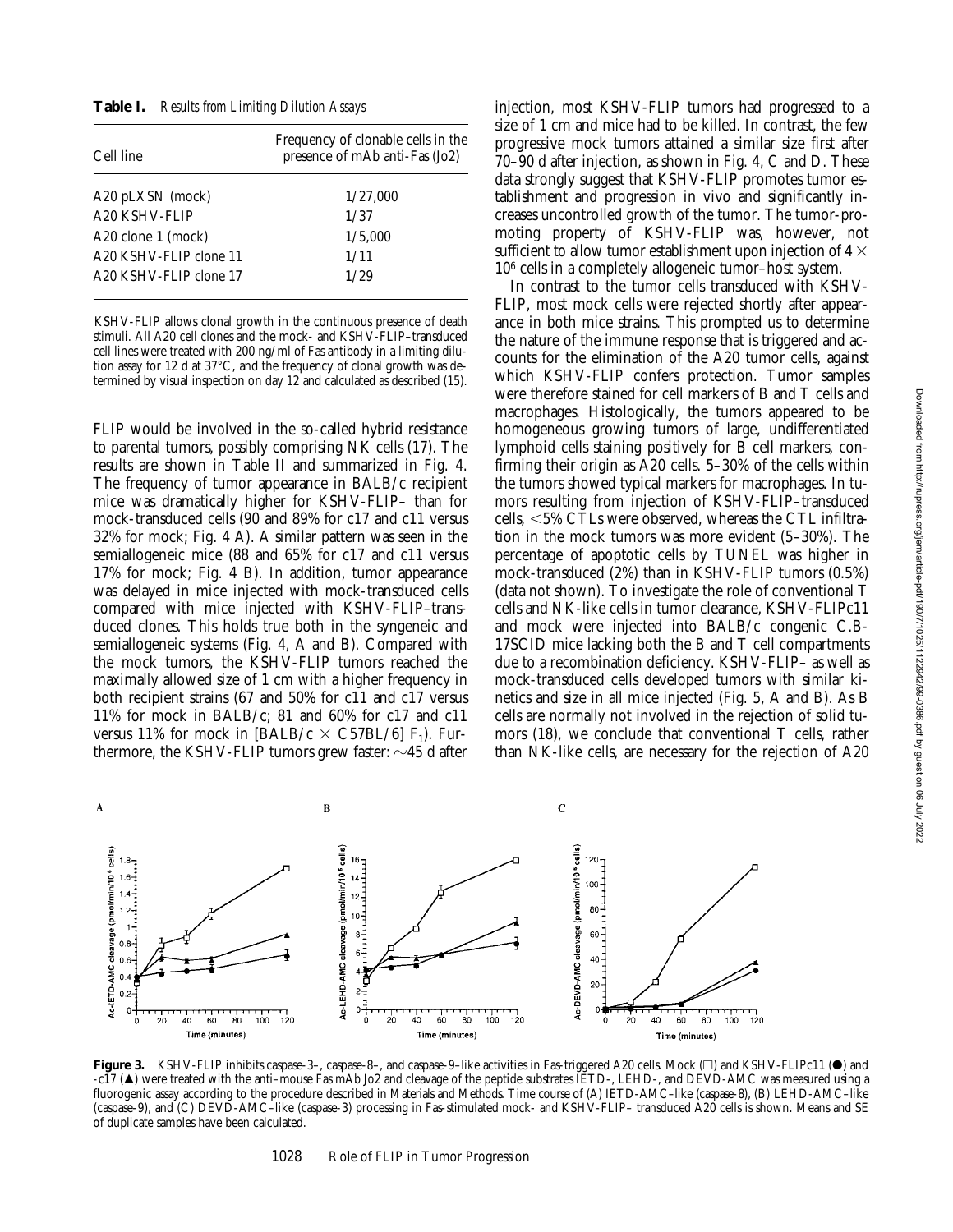| Recipient strain                | No. of<br>cells     | Cell type                                    |                          |              |
|---------------------------------|---------------------|----------------------------------------------|--------------------------|--------------|
|                                 |                     | A <sub>20</sub> mock                         | A <sub>20</sub> clone 11 | A20 clone 17 |
|                                 |                     | No. of mice with tumors/no. of injected mice |                          |              |
| BALB/c                          | $4 \times 10^6$     | 2/4                                          | 3/3                      | 4/4          |
|                                 | 10 <sup>6</sup>     | 2/8                                          | 8/8                      | 6/8          |
|                                 | $2.5 \times 10^{5}$ | 2/7                                          | 6/8                      | 8/8          |
| (BALB/c $\times$ C57BL/6) $F_1$ | $4 \times 10^6$     | 0/2                                          | 4/4                      | 4/4          |
|                                 | 10 <sup>6</sup>     | 1/8                                          | 5/8                      | 3/5          |
|                                 | $2.5 \times 10^5$   | 2/8                                          | 5/8                      | 8/8          |
|                                 |                     |                                              |                          |              |

**Table II.** *Results from the Injections of Mock- and KSHV-FLIP–transduced A20 Cells (KSHV-FLIP Clones 11 and 17) in BALB/c and*   $(BALB/c \times C57BL/6)$  F<sub>1</sub> Mice

tumor cells. The results suggest that T cells may have a role in immunosurveillance of death receptor–positive tumors. However, the observation that the frequency of tumor growth was somewhat lower in the semiallogeneic situa-



**Figure 4.** KSHV-FLIP promotes tumor establishment and progression in vivo. Groups of four to eight BALB/c or (BALB/c  $\times$  C57BL/6) F<sub>1</sub> mice were injected subcutaneously in the interscapular region with three different concentrations of mock- or KSHV-FLIP–expressing A20 cells (KSHV-FLIPc11 and -c17). Occurrence of tumors was monitored every second day for 110 d. Tumor sizes were measured using a caliper, and the square root of the tumor area was calculated. Mice were killed when tumors had reached the maximal allowed size of  $\sim$ 1 cm. The number of BALB/c (A) and (BALB/c  $\times$  C57BL/6) F<sub>1</sub> (B) mice developing tumors and the number of BALB/c (C) and (BALB/c  $\times$  C57BL/6) F<sub>1</sub> (D) mice killed due to large tumor size is shown.

tion (Fig. 4, A and B) suggests that NK-like cells may participate in the rejection of tumor cells lacking KSHV-FLIP.

Our work formally demonstrates that KSHV-FLIP can function as a tumor progression factor by blocking signaling through death receptors and thereby protecting the tumors against rejection mediated by conventional T cells. Mechanistically, this inhibition of apoptosis is shown by our data to be mediated through direct prevention of caspase-8 activation and subsequent inhibition of caspases 3 and 9. The kinetics of caspase-8 induction is very rapid, and caspase-3 activation is delayed as expected. Interestingly, caspase-9 activity is appearing as quickly as caspase-8 activity. This finding may suggest an involvement of the mitochondrial pathway in Fas-mediated apoptosis induced in A20 cells. In fact, it has previously been described that



**Figure 5.** KSHV-FLIP– and mock-transduced A20 tumor cells grow equally well in C.B-17SCID mice. Two groups of six mice were injected subcutaneously in the interscapular region with mock- or KSHV-FLIP– expressing A20 cells (KSHV-FLIPc11). Occurrence of tumors was monitored every day for 25 d. Tumor sizes were measured using a caliper, and the square root of the tumor area was calculated. Mice were killed when tumors had reached the maximal allowed size of  $\sim$ 1 cm. The number of mice developing tumors (A) and the number of killed mice due to large tumor size (B) are plotted against time.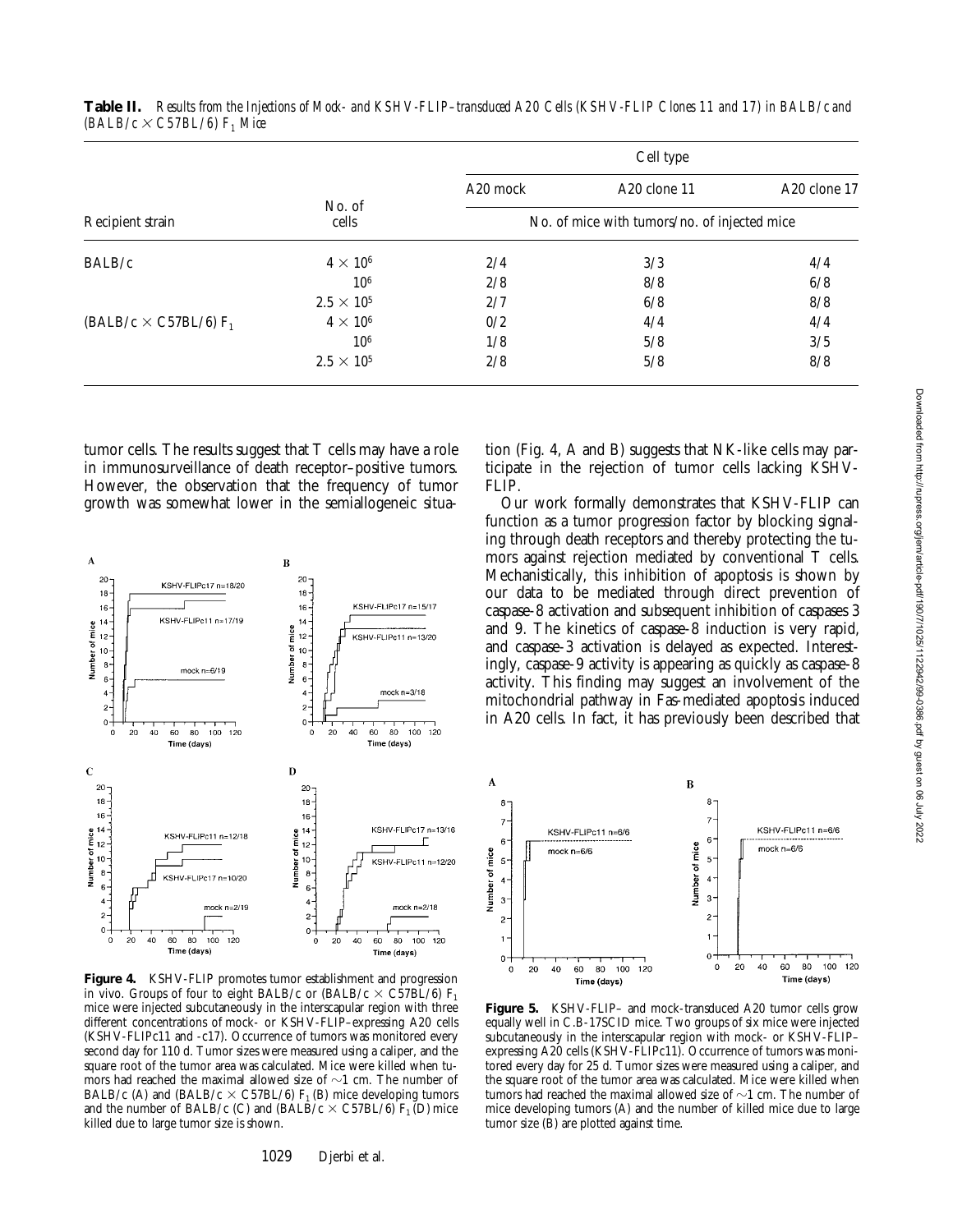Fas-induced apoptosis through caspase-8 can be enhanced by release of cytochrome c and the induction of the caspase-9 pathway (19). Therefore, the classification of cells into types I and II based on the apoptotic pathway (via the death-inducing signaling complex or mitochondria) preferentially used by cells undergoing Fas-induced cell death (20) cannot be applied to the A20 B lymphoma cells used in this study.

The tumor-progressive activity of KSHV-FLIP not only provides insight into the role of this protein in pathogenesis of KSHV infection but also defines the family of inhibitors of death receptor signaling as a new class of tumor progression factors. To date, this family includes viral and cellular FLIPs and is likely to grow. It is expected from our data that dysregulated expression of inhibitors of death receptor signaling, such as the cellular FLIPs, will also be involved in tumor formation and progression in humans. Interestingly, the long form of cellular  $FLIP$  (c $FLIP<sub>1</sub>$ ) is reported to be upregulated in human metastatic melanoma tumors (7), compatible with a role for FLIP proteins in nonviral tumorigenesis. In addition, the apoptosis inhibitor survivin,

which is structurally similar to the baculovirus inhibitor of apoptosis protein, has been shown to be highly expressed in cells of several common human cancers such as lung, colon, pancreas, prostate, and breast cancer and in  $\sim$  50% of highgrade non-Hodgkin's lymphomas (21).

The newly discovered TRAIL (TNFR-related apoptosis-inducing ligand) receptors 1 and 2 (TRAILR-1/DR4 and TRAILR-2/DR5) have been reported to play an important role in the clearance of tumors (22). As the FLIPs have been reported to inhibit TRAIL signaling (6, 7), this sensitivity to TRAIL-induced apoptosis can be due to the fact that tumor cells express lower levels of FLIP, as observed in human melanoma cells (23). This would predict that tumors expressing high levels of FLIP would be particularly aggressive. In fact, the inhibition of death receptor signaling by loss of Fas receptor expression on certain tumors can enable and enhance metastatic progression (24).

Further knowledge of the role of inhibitors of death receptor signaling in tumorigenesis is needed to comprehend the complex process that leads to malignancy so as to develop efficient diagnostic and therapeutic strategies.

We thank Dr. H. Yagita for providing the FasL-hCD8 $\alpha$ /pSG5 vector encoding the soluble murine Fas ligand and for Fas ligand expressing L5178Y cells and Dr. G.P. Nolan for the human retroviral packaging cell line phoenix-ampho. We are very grateful to Dr. Boris Zhivotovsky for helping us to perform the caspase activity assay. We also thank Drs. G. Möller and G. Klein for stimulating discussions and critical reading of the manuscript.

This work was supported by grants from the Jeanssons Research Foundations and from the Swedish Medical Research Council (grant no. 16X-12215). M. Djerbi is supported by the National Network and Graduate School for Inflammation Research and V. Screpanti by the Blanceflor Ludovisi-Boncompagni (née Bildt Foundation).

Address correspondence to Alf Grandien, Dept. of Immunology, the Wenner-Gren Institute, University of Stockholm, S-10691 Stockholm, Sweden. Phone: 46-8-16-41-78; Fax: 46-8-15-41-63; E-mail: alf.grandien @imun.su.se

*Submitted: 4 March 1999 Revised: 11 June 1999 Accepted: 30 July 1999*

## **References**

- 1. Ashkenazi, A., and V.M. Dixit. 1998. Death receptors: signaling and modulation. *Science.* 281:1305–1308.
- 2. Chou, J.J., H. Matsuo, H. Duan, and G. Wagner. 1998. Solution structure of the RAIDD CARD and model for CARD/CARD interaction in caspase-2 and caspase-9 recruitment. *Cell.* 94:171–180.
- 3. Thornberry, N.A., and Y. Lazebnik. 1998. Caspases: enemies within. *Science.* 281:1312–1316.
- 4. Thompson, C.B. 1995. Apoptosis in the pathogenesis and treatment of disease. *Science.* 267:1456–1462.
- 5. Meinl, E., H. Fickenscher, M. Thome, J. Tschopp, and B. Fleckenstein. 1998. Anti-apoptotic strategies of lymphotropic viruses. *Immunol. Today.* 19:474–479.
- 6. Thome, M., P. Schneider, K. Hofmann, H. Fickenscher, E. Meinl, F. Neipel, C. Mattmann, K. Burns, J.-L. Bodmer, M. Schröter, et al. 1997. Viral FLICE-inhibitory proteins

(FLIPs) prevent apoptosis induced by death receptors. *Nature.* 386:517–521.

- 7. Irmler, M., M. Thome, M. Hahne, P. Schneider, K. Hofmann, V. Steiner, J.-L. Bodmer, M. Schröter, K. Burns, C. Mattman, et al. 1997. Inhibition of death receptor signals by cellular FLIP. *Nature.* 388:190–195.
- 8. Adams, J.M., and S. Cory. 1998. The Bcl-2 protein family: arbiters of cell survival. *Science.* 281:1322–1326.
- 9. Tsujimoto, Y., and C.M. Croce. 1986. Analysis of the structure, transcripts, and protein products of Bcl-2, the gene involved in human follicular lymphoma. *Proc. Natl. Acad. Sci. USA.* 82:7439–7443.
- 10. Gaidano, G., E. Castaños-Velez, and P. Biberfeld. 1999. Lymphoid disorders associated with HHV-8/KSHV infections: facts and contentions. *Med. Onc.* 16:8–12.
- 11. Kim, K.J., C. Kanellopoulos-Langevin, R.M. Merwin, D.H.